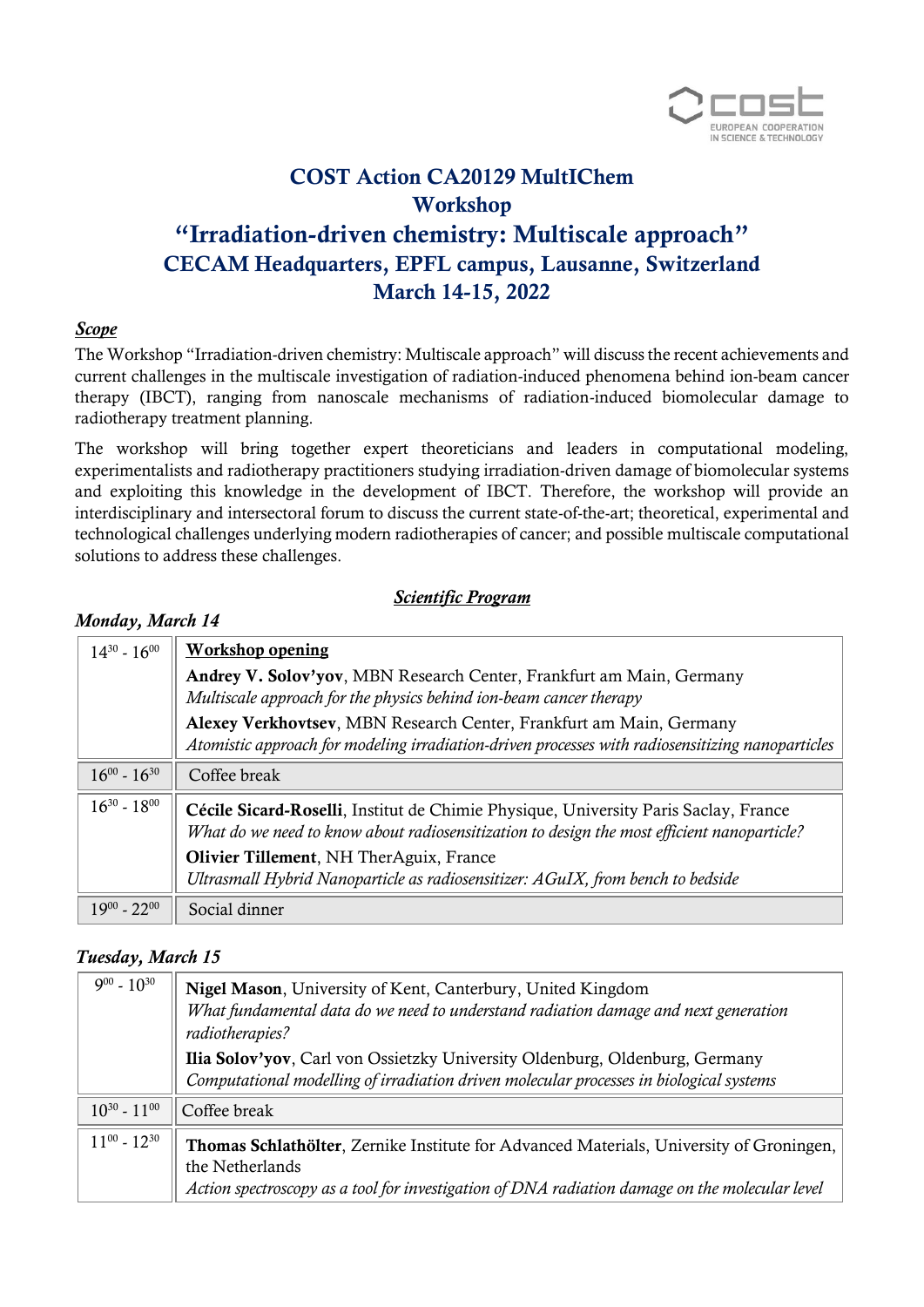|                     | Leo Sala, J. Heyrovský Institute of Physical Chemistry, Prague, Czech Republic<br>DNA origami nanostructures as tools to study radiation-induced damage to DNA                                                                                                                                                                                                                                                                                                                                                                                                                                                                                                                                                |
|---------------------|---------------------------------------------------------------------------------------------------------------------------------------------------------------------------------------------------------------------------------------------------------------------------------------------------------------------------------------------------------------------------------------------------------------------------------------------------------------------------------------------------------------------------------------------------------------------------------------------------------------------------------------------------------------------------------------------------------------|
| $12^{30} - 14^{00}$ | Lunch                                                                                                                                                                                                                                                                                                                                                                                                                                                                                                                                                                                                                                                                                                         |
| $14^{00} - 15^{30}$ | Stefan Both, University Medical Center Groningen, the Netherlands<br>Towards high precession proton therapy<br>Kate Ricketts, University College London, United Kingdom<br>Current and future perspectives of radiotherapy treatment planning and delivery: towards<br>biologically-targeted radiotherapy                                                                                                                                                                                                                                                                                                                                                                                                     |
| $15^{30} - 16^{00}$ | Coffee break                                                                                                                                                                                                                                                                                                                                                                                                                                                                                                                                                                                                                                                                                                  |
| $16^{00} - 18^{00}$ | Brendan Dromey, Queen's University Belfast, United Kingdom<br>Ultrafast Nanodosimetry: Tracking the role of nanostructure in the ultrafast response of matter to<br>ionising radiation in real time<br>Michael Hausmann, Kirchhoff-Institute for Physics, University of Heidelberg, Germany<br>The nano-architecture of chromatin and DNA repair protein clusters in the cell nucleus after<br>ionizing radiation attacks: a comparison of cancer and non-cancer cell response<br>Richard Amos, Proton and Advanced Radiotherapy Group, Department of Medical<br>Physics and Biomedical Engineering, University College London, United Kingdom<br>Treatment planning for ion-beam cancer therapy: An overview |
| $18^{00} - 18^{15}$ | Workshop closing                                                                                                                                                                                                                                                                                                                                                                                                                                                                                                                                                                                                                                                                                              |

# *Venue and Travel Information*

The workshop will be hosted by the Headquarters of the European Centre for Atomic and Molecular Computations - Centre Européen de Calcul Atomique et Moléculaire (CECAM). The address of the venue is: Batochime building (room BCH 2103), Avenue de Forel 2, 1015 Lausanne.

The venue is located approx. 5 km away from the Lausanne main station (Lausanne-Gare) and can be easily reached by metro line m1 (the nearest station is "UNIL-Sorge").

The online public transport map of Lausanne is available [here.](https://www.t-l.ch/map/)

# *Accommodation*

Participants are requested to book their own accommodation. Various accommodation options can be found (e.g. [here\)](http://www.lausanne-tourisme.ch/en/) according to the daily allowance rate (see below).

Although we do not provide particular suggestions on accommodation, the participants may consider staying at the [Tulip Inn hotel](https://tulip-inn-lausanne.goldentulip.com/en-us/) (Chemin du Cerisier 8-10, 1004 Lausanne) together with the organizers.

### *Reimbursement of the travel expenses*

The MultIChem COST Action provides financial support to reimburse participants for their travel expenses. Detailed information about the COST reimbursement rules can be found in the [Annotated Rules](https://www.cost.eu/uploads/2021/10/COST-094-21-Annotated-Rules-for-COST-Actions-Level-C-2021-11-01-1.pdf) for COST [Actions](https://www.cost.eu/uploads/2021/10/COST-094-21-Annotated-Rules-for-COST-Actions-Level-C-2021-11-01-1.pdf) (see Section 3.1 "Travel reimbursement rules", pp. 82-88).

In order to be reimbursed you must receive an official invitation through e-COST indicating that you are eligible for the reimbursement. After the meeting, you will be required to fill in your online travel reimbursement request (OTRR) through the link you will find in the invitation email.

When arranging your travel and accommodation, please consider the following rules (see the Annotated Rules for COST Actions for complete and detailed information):

- Any transport you take in your country (airplane, train, bus, car…) is reimbursed based on the supporting documents provided (tickets for flights, trains and buses; proof of distance for car travel, e.g. by Google maps). Taxi, car rental, fuel and parking expenses are not eligible.